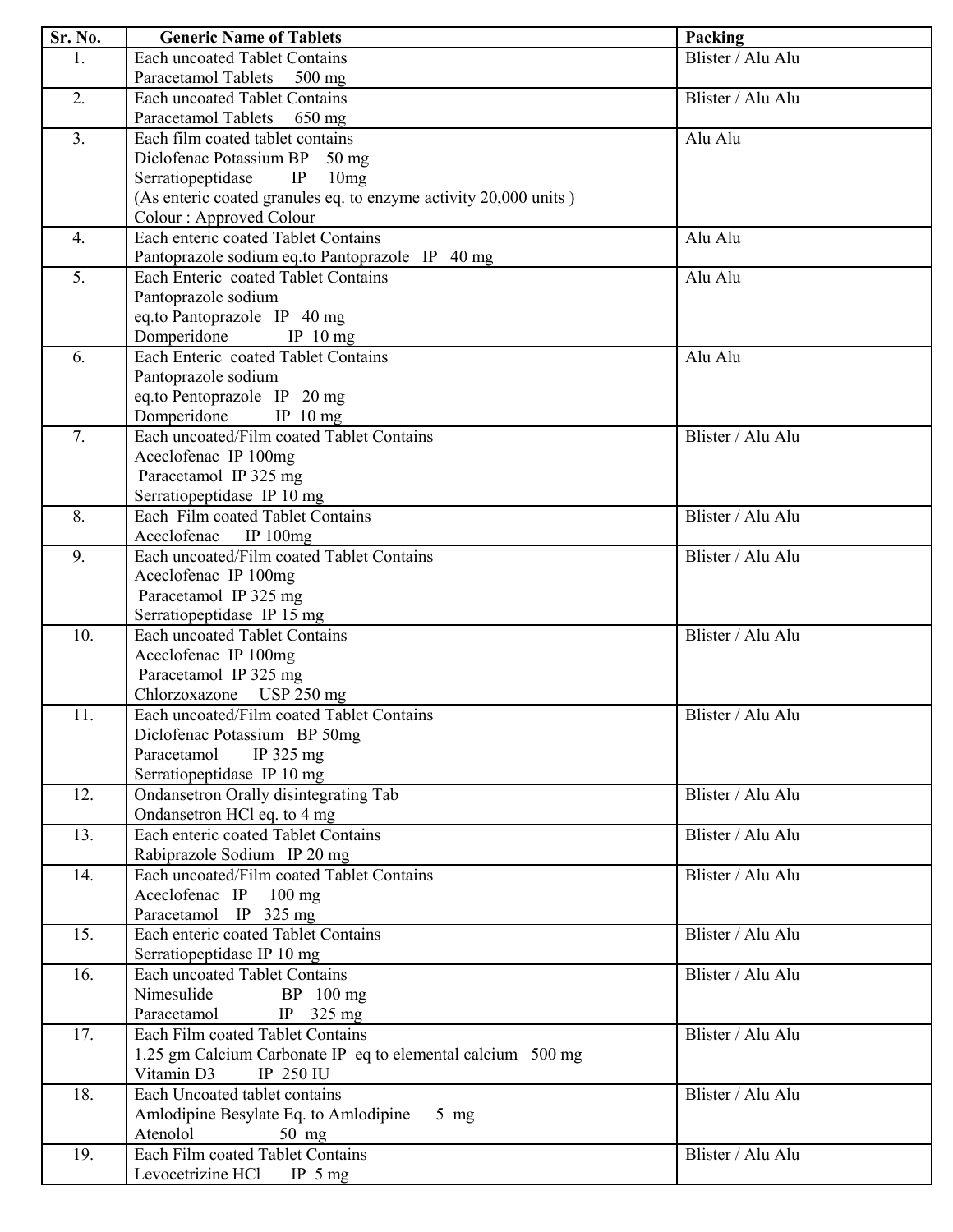| 20. | <b>Each Uncoated Tablet Contains</b>                                         | Blister / Alu Alu |
|-----|------------------------------------------------------------------------------|-------------------|
|     | Levocetirizine IP $5 \text{ mg}$                                             |                   |
| 21. | Each Film coated Tablet Contains                                             | Blister / Alu Alu |
|     | Aceclofenac IP 100 mg                                                        |                   |
|     | Paracetamol IP 325 mg                                                        |                   |
|     | Chlozoxazone USP 250 mg                                                      |                   |
| 22. | <b>Each Filmcoated Tablet Contains</b>                                       | Blister / Alu Alu |
|     | Ofloxacin IP 200 mg                                                          |                   |
|     | Ornidazole IP 325 mg                                                         |                   |
| 23. | Each Film coated Tablet Contains                                             | Blister / Alu Alu |
|     | Ofloxacin IP 200 mg                                                          |                   |
| 24. | <b>Each uncoated Tablet Contains</b>                                         | Blister / Alu Alu |
|     | Diclofenc potassium BP 50 mg                                                 |                   |
|     | Paracetamol<br>IP $325 \text{ mg}$                                           |                   |
| 25. | <b>Each Filmcoated Tablet Contains</b>                                       | Blister / Alu Alu |
|     | Levofloxacin Hemihydrate IP 325 mg                                           |                   |
| 26. | <b>Each uncoated Tablet Contains</b>                                         | Blister / Alu Alu |
|     | Diclofenc potassium BP 50 mg                                                 |                   |
|     | Paracetamol<br>IP $325 \text{ mg}$                                           |                   |
|     | Serratiopeptidase<br>IP $15 \text{ mg}$                                      |                   |
| 27. | Each Film coated Tablet Contains                                             | Blister / Alu Alu |
|     | Azithromycin Dihydrate                                                       |                   |
|     | eq. To Azithromycin Anhydrus IP 500 mg                                       |                   |
| 28. | Each Film coated Tablet Contains                                             | Blister / Alu Alu |
|     | Azithromycin Dihydrate                                                       |                   |
|     | eq. To Azithromycin Anhydrus IP 250 mg                                       |                   |
| 29. | Each Film coated Tablet Contains                                             | Blister / Alu Alu |
| 30. | Trifluoperazine HCl IP<br>$1 \text{ mg}$<br>Each Film coated Tablet Contains | Blister / Alu Alu |
|     | <b>Atorvastatin Calcium</b>                                                  |                   |
|     | Eq.to Atorvastatin<br>IP $10 \text{ mg}$                                     |                   |
| 31. | Each Film coated Tablet Contains                                             | Blister / Alu Alu |
|     | Amlodipine Besilate                                                          |                   |
|     | Eq to Amlodipine<br>IP<br>$5 \text{ mg}$                                     |                   |
| 32. | Each Film coated Tablet Contains                                             | Blister / Alu Alu |
|     | Metformin HCl<br>IP<br>$1000$ mg                                             |                   |
|     | Glimepiride<br><b>USP</b><br>$1 \text{ mg}$                                  |                   |
| 33. | Each Film coated Tablet Contains                                             | Blister / Alu Alu |
|     | Metformin HCl<br>IP<br>$1000$ mg                                             |                   |
|     | Glimepiride<br><b>USP</b><br>$2 \text{ mg}$                                  |                   |
| 34. | Each uncoated Chewable Tablet Contains:                                      | Blister / Alu Alu |
|     | Albendazole IP 400mg                                                         |                   |
| 35. | Each Film coated Tablet Contains                                             | Blister / Alu Alu |
|     | Dicyclomine HCl IP 10 mg                                                     |                   |
|     | Mefenamic Acid IP 250 mg                                                     |                   |
| 36. | Each film coated Tablet Contains                                             | Blister / Alu Alu |
|     | Drotaverine HCl<br>$80 \text{ mg}$                                           |                   |
|     | Mefenamic Acid<br>IP $250 \text{ mg}$                                        |                   |
| 37. | <b>Each Uncoated Tablet Contains</b>                                         | Blister / Alu Alu |
|     | Albendazole<br>IP $400 \text{ mg}$                                           |                   |
| 38. | Each Film coated Tablet Contains                                             | Blister / Alu Alu |
|     | Ciprofloxacin HCl IP 325 mg                                                  |                   |
| 39. | Each Film coated Tablet Contains                                             | Blister / Alu Alu |
|     | IP<br>Ibuprofen<br>400mg                                                     |                   |
| 40. | Each uncoated Tablet Contains                                                | Blister / Alu Alu |
|     | Atenolol 25 mg                                                               |                   |
| 41. | <b>Each uncoated Tablet Contains</b>                                         | Blister / Alu Alu |
|     | Atenolol 50 mg                                                               |                   |